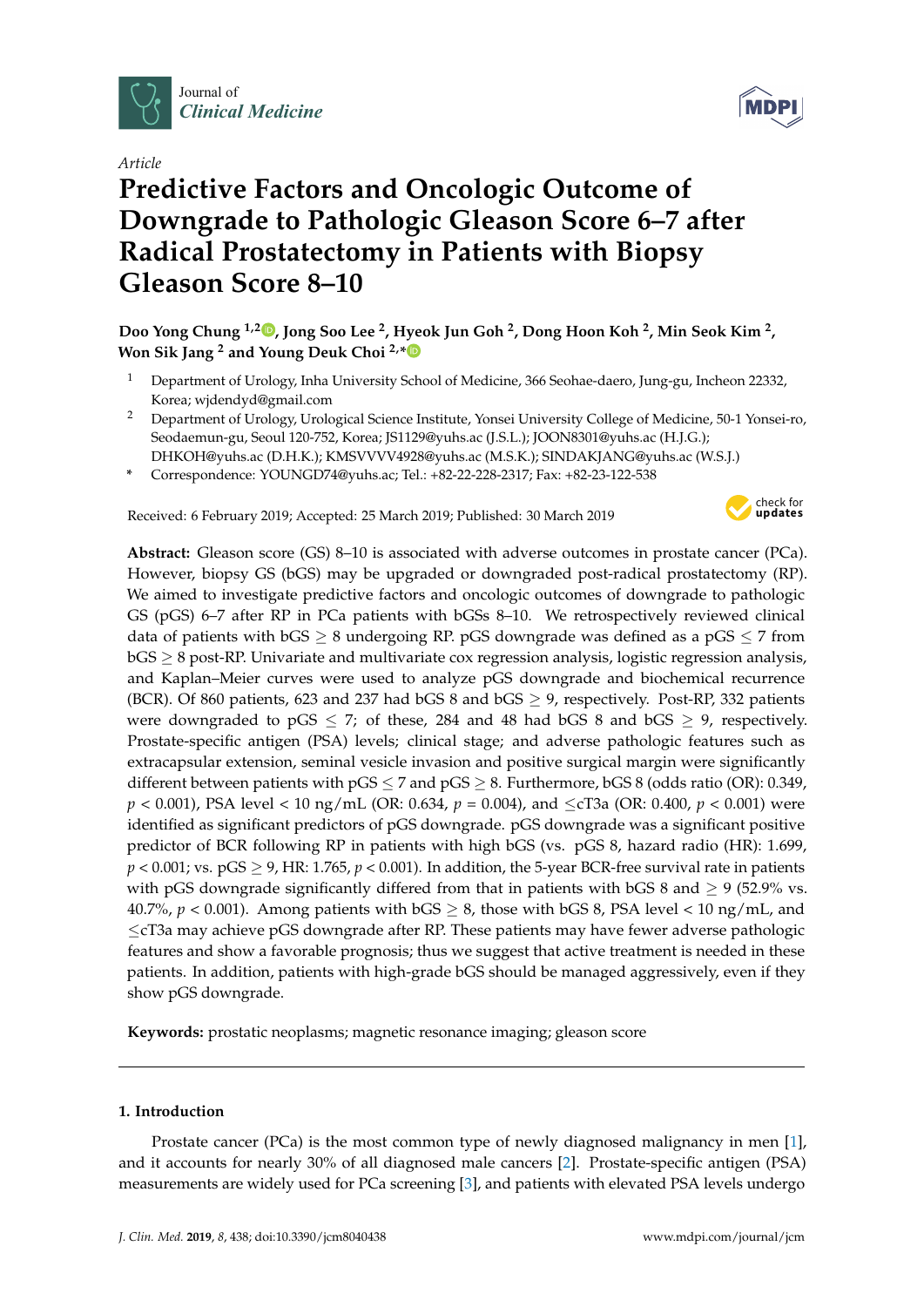prostate biopsy for PCa diagnosis [\[4\]](#page-8-3). The Gleason score (GS) is the most commonly used grading system for PCa. Gleason score at prostate biopsy (bGS) is one of the important parameters in the evaluation, risk stratification, and selection of treatment modality in PCa patients [\[5](#page-8-4)[,6\]](#page-8-5). Gleason score was first introduced in 1974 by Donald Gleason and the Veterans Administration Cooperative Urologic Research Group [\[7\]](#page-8-6). GS is continuously updated, and it was first revised in 2005 in the International Society of Urological Pathology (ISUP) conference [\[8\]](#page-8-7). In the 2014 ISUP meeting, GS was further revised, and a new 5-step Gleason grading system was introduced [\[9\]](#page-8-8). Despite these revisions,  $bGS \geq 8$ is still considered as high risk [\[10\]](#page-8-9).

Biopsy and radical prostatectomy (RP) specimens can be discordant due to sampling errors and the multifocal nature of PCa [\[11\]](#page-8-10). Several studies have already reported GS discrepancies between biopsy and RP specimens [\[12,](#page-8-11)[13\]](#page-8-12). A GS downgrade may also occur in patients with  $bGS \geq 8$  [\[14](#page-8-13)[,15\]](#page-8-14). However, few studies have predicted the discordance in GS between biopsy and RP specimens in patients with  $bGS \geq 8$ . We believe that predicting pathological downgrade ( $pGS \leq 7$ ) in patients with high-grade prostate cancer may be beneficial in terms of oncologic outcomes and provide a reliable parameter for defining the appropriate surgical treatment strategy. Therefore, this study aimed to investigate prognostic factors of GS downgrade from biopsy to RP and to investigate oncologic outcomes after RP in patients with  $bGS \geq 8$ .

# **2. Materials and Methods**

#### *2.1. Patients and Study Design*

We retrospectively retrieved the clinical and pathological data of 5438 PCa patients who underwent RP at our institution between January 2005 and December 2016. Patients who had undergone androgen deprivation therapy or external beam radiation therapy before RP and those with incomplete pathological or follow-up data were excluded. All patients were diagnosed with PCa via transrectal ultrasound (TRUS)-guided 12-core systematic needle biopsy.

The clinical characteristics of these patients including age, body mass index (BMI), preoperative PSA levels, prostate volume measured via TRUS, clinical stage on multiparametric magnetic resonance imaging (mpMRI), GS following prostate biopsy, and pathologic characteristics of RP specimens were obtained through a review of medical records. The mpMRI images included standardized criteria for Likert scoring of multiparametric sequences using a 3.0-T MRI system (Intera Achieva 3.0-T, Phillips Medical System, Best, The Netherlands) [\[16\]](#page-8-15). All pathologic diagnoses were performed by expert pathologists. Biopsy specimens obtained from other hospitals were reviewed by our pathologists. The pathologists also reviewed the missing data in pathological reports of patients included in our study and confirmed that there was no problem. The final identification was performed by the most skilled pathologist to reduce possible errors between pathologists. We assigned GS according to the 2005 ISUP Modified Gleason System [\[8\]](#page-8-7). Gleason score at prostate biopsy was based on the core with the highest GS. In case of multifocal disease, GS of the RP specimen was assigned based on the nodule with the highest GS. Tertiary Gleason 5 patterns were assigned if the tertiary component comprised  $\lt$ 5% of the entire tumor [\[17\]](#page-9-0). Gleason score downgrade was defined as a downgrade to GS  $\leq$  7 in the RP specimen from a  $bGS \geq 8$ , which is classified as high-grade.

Finally, the tumor-node-metastasis (TNM) stage was determined according to the 8th edition of the American Joint Committee on Cancer TNM staging system.

#### *2.2. Follow-Up*

Follow-up postoperative PSA test was performed monthly for the first 6 months, every 3 months until the second year, and every 6 months thereafter. Biochemical recurrence (BCR) was defined as any two consecutive increases in serum PSA  $\geq 0.2$  ng/mL following RP. Biochemical recurrence -free survival was defined as the time from RP to BCR [\[18\]](#page-9-1). The follow-up period was calculated from the time of RP to the date of the last known contact with the patient.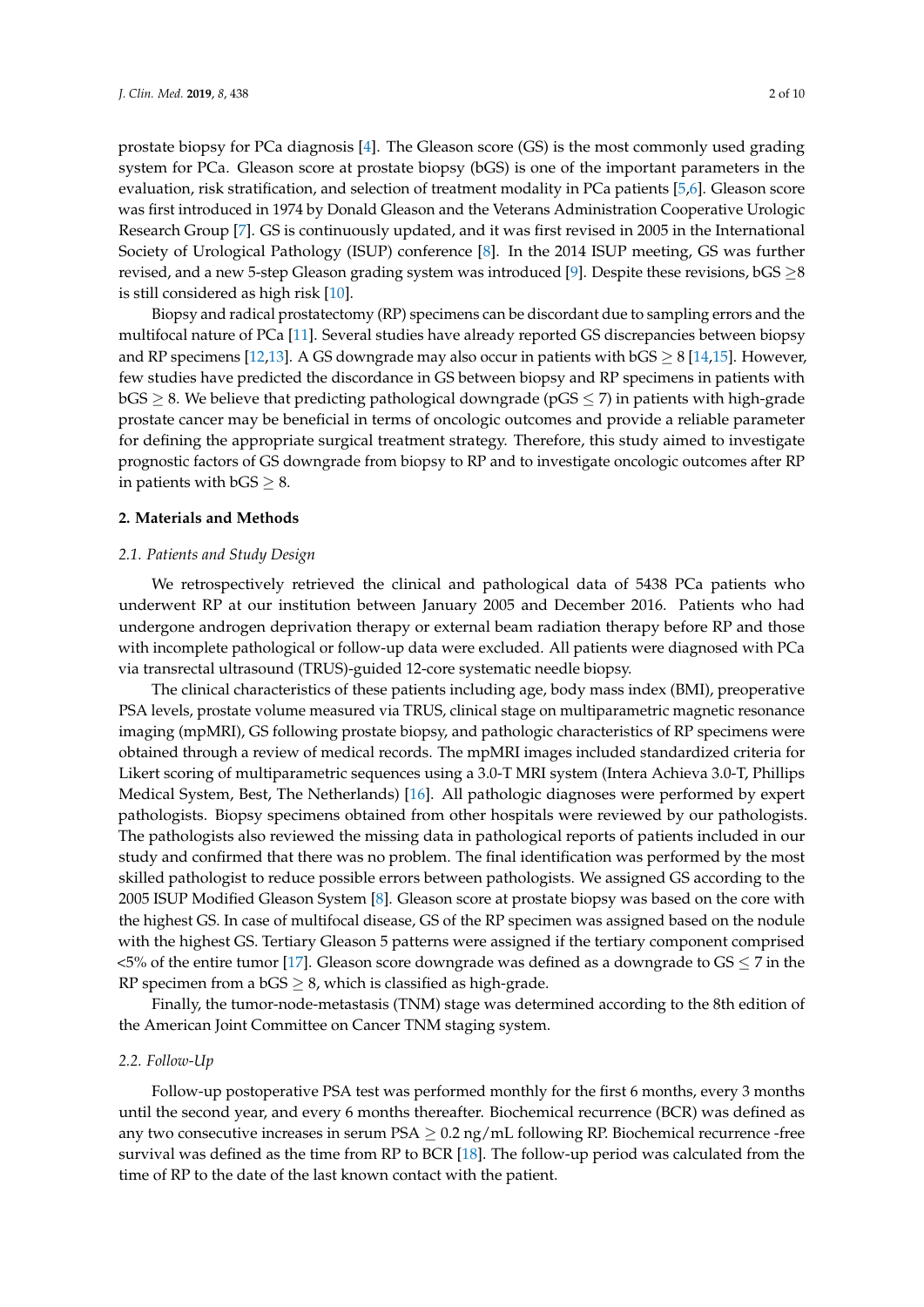#### *2.3. Statistical Analysis*

Univariate and multivariate Cox proportional hazards regression analyses were performed to assess the association between baseline parameters and BCR-free survival. In addition, univariate and multivariate logistic regression were performed to identify significant factors of pathologic downgrade. The Kaplan–Meier method with log-rank tests were performed to estimate and compare oncologic outcomes according to variations in GS from RP.

Significant variables from univariate analysis were included in multivariate analysis. All statistical analyses were performed using SPSS Statistics software, version 23.0 (IBM, Armonk, NY, USA), and *p* < 0.05 was considered statistically significant.

#### *2.4. Ethics Approval and Informed Consent*

The current research was approved by the Severance hospital institutional review board (approval number 4-2018-1012). Informed consent from the participants was waived by the institutional review board as the current study satisfied all of the following requirements for the waiver of informed consent: the research involved no more than minimal risk to the participants (retrospective data analysis of previously collected medical records).

## **3. Results**

#### *3.1. Patient and Disease Characteristics*

Of the 5438 patients identified, 1126 had  $bGS \geq 8$ . After excluding 266 patients who received neoadjuvant therapy, 860 patients were finally included in the analysis. In total, 623 (72.4%) and 237 (27.6%) patients had bGS 8 and bGS  $\geq$  9, respectively. In the 860 specimens collected following RP, the GS were 6, 7, 8, and  $\geq$  9 in 19 (2.2%), 313 (36.4%), 219 (25.5%), and 309 (35.9%) specimens, respectively. Among 313 patients in GS 7, 130 (15.1%) had GS (3 + 4) and 183 (21.2%) had GS (4 + 3). Therefore, 332 (38.6%) patients with  $pGS \le 7$  were followed after RP for pGS downgrade; the remaining 528 (61.4%) patients had  $pGS \geq 8$ . Median follow-up period after RP was 51 months (interquartile range, 26–78 months). In addition, patients with tertiary G5 patterns in the total RP specimen were observed 15 in GS7  $(3 + 4)$ , 23 in GS7  $(4 + 3)$  and 15 in GS8  $(4 + 4)$ .

When dividing the two groups ( $pGS \le 7$  vs.  $pGS > 8$ ) based on pathologic GS, there were significant differences in preoperative PSA, PSA density, clinical stage, and bGS between the two groups. Meanwhile, age, BMI, prostate volume, and follow-up duration did not differ significantly.

After RP, there were statistically significant differences in the pathological features (extracapsular extension (ECE), seminal vesicle invasion (SVI), positive surgical margin (PSM), lymphovascular invasion, and perineural invasion) between the two groups (Table [1\)](#page-3-0).

|                                   | Total<br>$N = 860$ |               | No_Downgrade<br>$N = 528(61.4\%)$ |               | Downgrade<br>$N = 332 (38.6\%)$ |               | P value |
|-----------------------------------|--------------------|---------------|-----------------------------------|---------------|---------------------------------|---------------|---------|
|                                   |                    |               |                                   |               |                                 |               |         |
| Variable                          |                    |               |                                   |               |                                 |               |         |
|                                   | Median             | <b>IQR</b>    | Median                            | <b>IQR</b>    | Median                          | <b>IQR</b>    |         |
| Age, year                         | 67                 | $62 - 71$     | 67                                | $62 - 71$     | 66                              | $62 - 70$     | 0.578   |
| BMI, $\text{kg}/\text{m}^2$       | 24.09              | 22.38-25.97   | 24.05                             | 22.32-25.90   | 24.22                           | 22.50-26.00   | 0.608   |
| PSA level, ng/mL                  | 10.59              | 6.58-19.39    | 12.03                             | 7.09-22.72    | 8.60                            | 5.99-14.74    | < 0.001 |
| PSA group, ng/mL                  | N                  | $\%$          | N                                 | $\frac{0}{0}$ | N                               | $\%$          | < 0.001 |
| <10                               | 445                | 51.7          | 236                               | 44.7          | 209                             | 63.0          |         |
| >10                               | 415                | 48.3          | 292                               | 55.3          | 123                             | 37.0          |         |
| PSA density, ng/mL <sup>2</sup>   | 0.33               | $0.20 - 0.62$ | 0.38                              | $0.22 - 0.75$ | 0.28                            | $0.18 - 0.50$ | < 0.001 |
| Prostate volume, mL               | 32.0               | $26.0 - 40.5$ | 32.6                              | $26.0 - 40.9$ | 31.1                            | $25.8 - 40.0$ | 0.367   |
| Clinical stage according to MRI   | N                  | $\%$          | N                                 | $\%$          | N                               | $\%$          | < 0.001 |
| cT2                               | 402                | 46.7          | 213                               | 40.3          | 35                              | 56.9          |         |
| cT <sub>3</sub> a                 | 292                | 34.0          | 176                               | 33.3          | 116                             | 34.9          |         |
| >cT3b                             | 166                | 19.3          | 139                               | 26.3          | 27                              | 8.1           |         |
| Gleason score according to Biopsy | N                  | $\frac{O}{O}$ | N                                 | $\frac{O}{O}$ | N                               | $\%$          | < 0.001 |
| 8                                 | 623                | 72.4          | 339                               | 64.2          | 284                             | 85.5          |         |
| >9                                | 237                | 27.6          | 189                               | 35.8          | 48                              | 14.5          |         |
| FU duration after RP, months      | 51                 | $26 - 78$     | 44                                | $25 - 71$     | 59                              | $32 - 83$     | 0.317   |

| <b>Table 1.</b> Baseline patient characteristics. |  |  |  |  |
|---------------------------------------------------|--|--|--|--|
|---------------------------------------------------|--|--|--|--|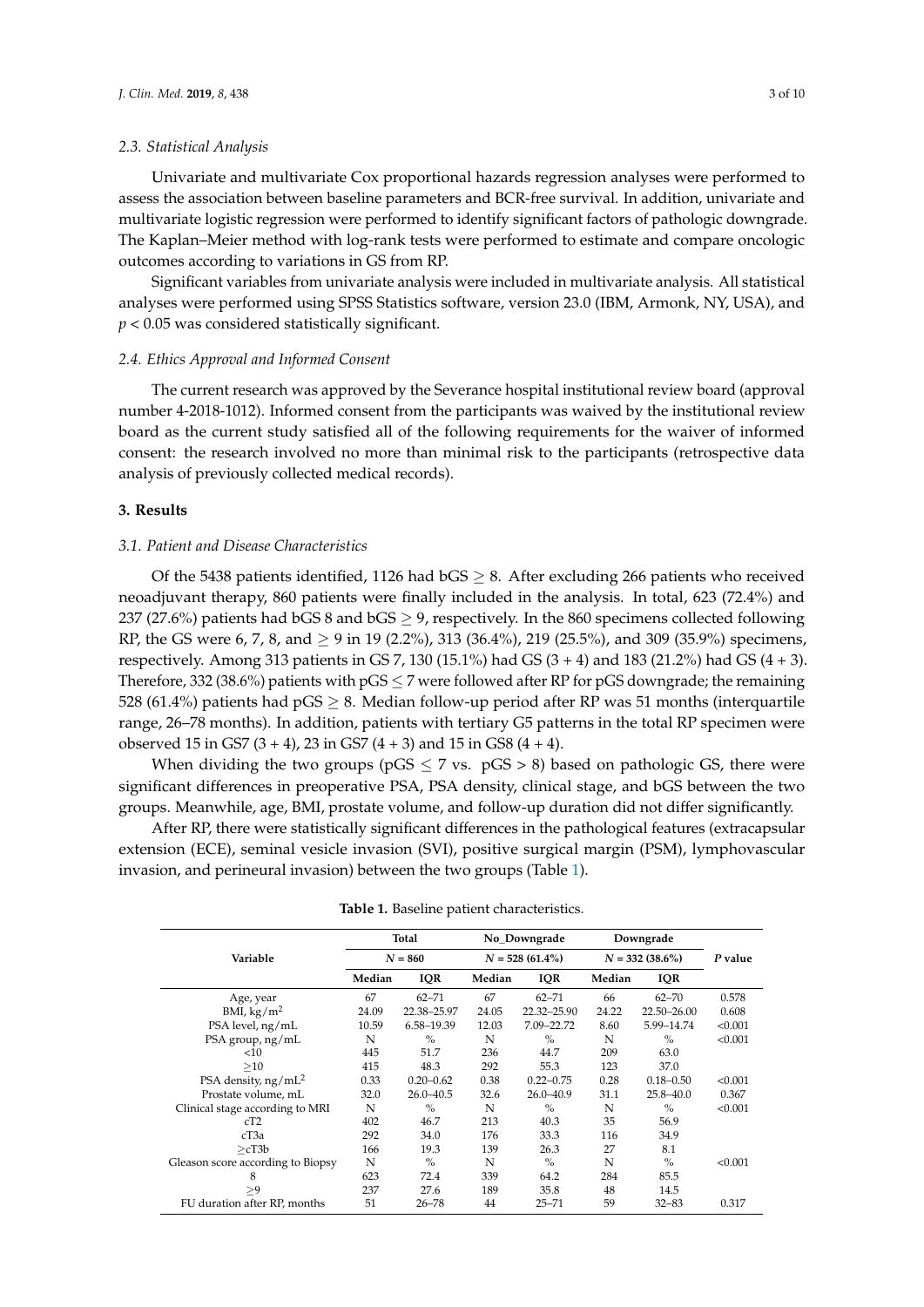<span id="page-3-0"></span>

|                                                            | Total     |               | No_Downgrade |                   | Downgrade |                    |         |  |
|------------------------------------------------------------|-----------|---------------|--------------|-------------------|-----------|--------------------|---------|--|
| Variable                                                   | $N = 860$ |               |              | $N = 528(61.4\%)$ |           | $N = 332 (38.6\%)$ |         |  |
|                                                            | Median    | <b>IQR</b>    | Median       | <b>IQR</b>        | Median    | <b>IQR</b>         |         |  |
| Pathologic Features after Radical Prostatectomy            |           |               |              |                   |           |                    |         |  |
| <b>Gleason Score according</b><br>to Radical Prostatectomy | N         | $\frac{0}{0}$ | N            | $\frac{0}{0}$     | N         | $\frac{0}{0}$      |         |  |
| 6                                                          | 19        | 2.2           |              |                   | 19        | 5.7                |         |  |
| $7(3 + 4)$                                                 | 130       | 15.1          |              |                   | 130       | 39.2               |         |  |
| $7(4+3)$                                                   | 183       | 21.2          |              |                   | 183       | 55.1               |         |  |
| 8                                                          | 219       | 25.5          | 219          | 41.5              |           |                    |         |  |
| >9                                                         | 309       | 35.9          | 309          | 58.6              | ٠         |                    |         |  |
| Pathologic T Stage according<br>to Radical Prostatectomy   | N         | $\frac{0}{0}$ | N            | $\frac{0}{0}$     | N         | $\%$               | < 0.001 |  |
| T <sub>2</sub>                                             | 260       | 30.2          | 118          | 22.3              | 142       | 42.8               |         |  |
| T <sub>3</sub> a                                           | 348       | 40.5          | 208          | 39.4              | 140       | 42.2               |         |  |
| $>$ T3b                                                    | 252       | 29.3          | 202          | 38.3              | 50        | 15.1               |         |  |
| <b>ECE</b>                                                 | 570       | 66.7          | 394          | 74.6              | 180       | 54.2               | < 0.001 |  |
| SVI                                                        | 214       | 24.9          | 164          | 31.1              | 50        | 15.1               | < 0.001 |  |
| <b>PSM</b>                                                 | 452       | 52.6          | 300          | 56.8              | 152       | 45.8               | 0.002   |  |
| LVI                                                        | 11        | 12.7          | 84           | 15.9              | 25        | 7.5                | < 0.001 |  |
| PNI                                                        | 629       | 73.1          | 405          | 76.7              | 224       | 67.5               | 0.003   |  |
| <b>HGPIN</b>                                               | 371       | 43.1          | 204          | 38.6              | 167       | 50.3               | 0.001   |  |
| <b>BCR</b>                                                 | 502       | 58.4          | 360          | 68.2              | 142       | 42.8               | < 0.001 |  |

**Table 1.** *Cont.*

IQR, interquartile range; BMI, body mass index; PSA, prostate-specific antigen; MRI, magnetic resonance imaging; RP, radical prostatectomy; ECE, extracapsular extension; SVI, seminal vesicle invasion; PSM, positive surgical margin; LVI, lymphovascular invasion; PNI, perineural invasion; HGPIN, high-grade prostatic intraepithelial neoplasia; BCR, biochemical recurrence.

# *3.2. Preoperative Factors Related to Pathologic Gleason Score (GS) Downgrade (pGS* ≤ *7)*

In this study, we used univariate and multivariate logistic regression analyses to identify preoperative predictors of pathologic GS downgrade. Preoperative PSA  $> 10$  ng/mL (odds ratio (OR): 0.606, 95% confidence interval (CI): 0.438–0.840, *p* = 0.003), bGS ≥ 9 (OR: 0.303, 95% CI: 0.213–0.432, *p* < 0.001), and ≥cT3b on mpMRI (OR: 0.284, 95% CI: 0.176–0.458, *p* < 0.001) were found to be independent predictors of pathologic GS downgrade at RP in both univariate and multivariate models (Table [2\)](#page-3-1). Also, in relate of pathologic downgrade, the area under the curves of the receiver operating characteristic curve was 0.614 (95% CI: 0.575–0.653) in patients with bGS 8, PSA level < 10 ng/mL, and ≤cT3a.

<span id="page-3-1"></span>

| <b>Table 2.</b> Univariate and multivariate analyses of factors associated with pathologic Gleason score |  |  |  |  |  |
|----------------------------------------------------------------------------------------------------------|--|--|--|--|--|
| downgrade in patients with biopsy Gleason scores 8–10.                                                   |  |  |  |  |  |

| Variable                        | Univariate             |                | Multivariate           |                |  |
|---------------------------------|------------------------|----------------|------------------------|----------------|--|
|                                 | <b>OR (95% CI)</b>     | <i>p</i> Value | OR (95% CI)            | <i>p</i> Value |  |
| Age, year                       | $0.995(0.975 - 1.015)$ | 0.592          |                        |                |  |
| BMI, $\text{kg}/\text{m}^2$     | $1.013(0.964 - 1.064)$ | 0.607          |                        |                |  |
| Prostate volume, mL             | $0.996(0.986 - 1.005)$ | 0.367          |                        |                |  |
| PSA level, ng/mL                |                        |                |                        |                |  |
| <10                             | $1$ (Ref)              |                | $1$ (Ref)              |                |  |
| >10                             | $0.476(0.359 - 0.630)$ | < 0.001        | $0.606(0.438 - 0.840)$ | 0.003          |  |
| PSA density                     | $0.679(0.540 - 0.854)$ | 0.001          | $0.973(0.799 - 1.185)$ | 0.783          |  |
| Gleason score                   |                        |                |                        |                |  |
| 8                               | $1$ (Ref)              |                | $1$ (Ref)              |                |  |
| >9                              | $0.303(0.213 - 0.432)$ | < 0.001        | $0.342(0.238 - 0.493)$ | < 0.001        |  |
| Clinical stage according to MRI |                        |                |                        |                |  |
| cT2                             | $1$ (Ref)              |                | $1$ (Ref)              |                |  |
| сТЗа                            | $0.743(0.547-1.008)$   | 0.056          | $0.816(0.592 - 1.123)$ | 0.211          |  |
| >cT3b                           | $0.219(0.139 - 0.346)$ | < 0.001        | $0.284(0.176 - 0.458)$ | < 0.001        |  |

OR, odds ratio; CI, confidence interval; Ref, reference value; BMI, body mass index; PSA, prostate-specific antigen; MRI, magnetic resonance imaging.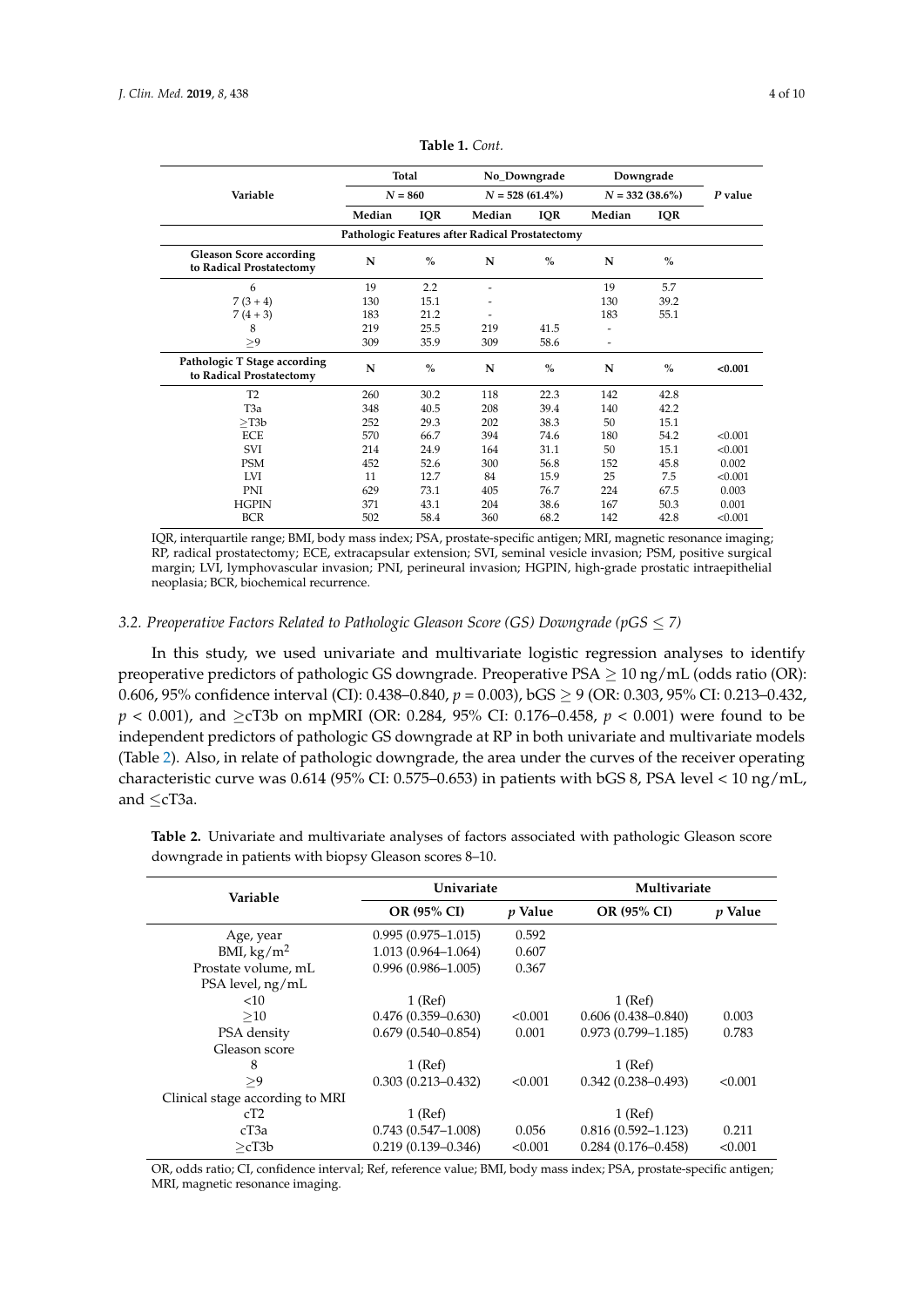# *3.3. Supplementary Analysis of 3-2 (646 Cases)*

We analyzed the presence of low-grade PCa core in the biopsy specimens in patients with  $bGS \geq 8$ . In total of 646 cases, we were able to analyze all 12 biopsy cores, including the highest GS. Among the positive biopsy cores, the patients containing Low GS (bGS < 8) was 356 cases of them. In our result, presence of low GS core in biopsy was statistically significant with pathologic downgrade. (OR 3.967, 95% Cl: 2.698–5.833,  $p < 0.001$ ). In addition, we analyzed according to the lowest GS in biopsy. The cases including bGS6 were OR 4.926, 95% CI: 3.119–7.779, *p* < 0.001. The cases including bGS7 (3 + 4) were OR 4.299, 95% CI: 2.566–7.204, *p* < 0.001. And the cases including bGS7 (4 + 3) were OR 2.259, 95% CI: 0.176–0.458, *p* = 0.006.

#### *3.4. Oncologic Outcomes and Prognostic Factors*

During the follow-up period, 502 cases (58.4%) of BCR were noted. Univariate and multivariate Cox regression analyses were performed with each clinical parameter for BCR. In these analyses, preoperative PSA (hazard ratio [HR]: 1.005, *p* = 0.003), PSA ≥10 ng/mL (HR: 1.53, *p* < 0.001), bGS ≥9 (HR: 1.233,  $p = 0.042$ ), pGS (pGS  $\leq$ 7 vs. pGS 8: HR: 1.699,  $p < 0.001$  and vs. pGS  $\geq$ 9: HR: 1.765, *p* < 0.001), SVI (HR: 1.820, *p* < 0.001), and PSM (HR: 1.819, *p* < 0.001) were all independent prognostic factors for BCR (Table [3\)](#page-4-0).

<span id="page-4-0"></span>**Table 3.** Univariate and multivariate analyses of factors associated with biochemical recurrence.

| Variable                       | Univariate             |           | Multivariate           |           |  |
|--------------------------------|------------------------|-----------|------------------------|-----------|--|
|                                | HR (95% CI)            | $p$ Value | HR (95% CI)            | $p$ Value |  |
| Age, year                      | $1.005(0.992 - 1.018)$ | 0.469     |                        |           |  |
| BMI, $\text{kg/m}^2$           | $1.014(0.982 - 1.046)$ | 0.399     |                        |           |  |
| Prostate volume, ml            | $1.003(0.997-1.008)$   | 0.363     |                        |           |  |
| PSA, ng/ml                     | $1.006(1.005 - 1.008)$ | < 0.001   | $1.005(1.002 - 1.009)$ | 0.003     |  |
| <10                            | $1$ (Ref)              |           | $1$ (Ref)              |           |  |
| $\geq10$                       | 2.341 (1.956-2.803)    | < 0.001   | 1.539 (1.260-1.880)    | < 0.001   |  |
| PSA density, $ng/mL^2$         | 1.186 (1.127-1.249)    | < 0.001   | $0.888(0.780 - 1.011)$ | 0.073     |  |
| Biopsy Gleason score (bGS)     |                        |           |                        |           |  |
| 8                              | $1$ (Ref)              |           | $1$ (Ref)              |           |  |
| >9                             | 1.784 (1.485-2.143)    | < 0.001   | 1.233 (1.008-1.508)    | 0.042     |  |
| Pathologic Gleason score (pGS) |                        |           |                        |           |  |
| $\leq$ 7 (pGS_downgrade)       | $1$ (Ref)              |           | $1$ (Ref)              |           |  |
| 8                              | 1.735 (1.366-2.204)    | < 0.001   | 1.699 (1.328-2.175)    | < 0.001   |  |
| >9                             | 2.810 (2.272-3.474)    | < 0.001   | $1.765(1.396 - 2.231)$ | < 0.001   |  |
| Pathologic T stage             |                        |           |                        |           |  |
| $<$ T2                         | $1$ (Ref)              |           | $1$ (Ref)              |           |  |
| $>$ T3                         | 5.044 (3.910-6.508)    | < 0.001   | 1.409 (0.788-2.520)    | 0.247     |  |
| <b>ECE</b>                     |                        |           |                        |           |  |
| No                             | $1$ (Ref)              |           | $1$ (Ref)              |           |  |
| Yes                            | 2.641 (2.122-3.286)    | < 0.001   | $1.016(0.594 - 1.737)$ | 0.955     |  |
| SVI                            |                        |           |                        |           |  |
| No                             | $1$ (Ref)              |           | $1$ (Ref)              |           |  |
| Yes                            | 3.139 (2.598-3.792)    | < 0.001   | 1.820 (1.473-2.249)    | < 0.001   |  |
| <b>PSM</b>                     |                        |           |                        |           |  |
| $\rm No$                       | $1$ (Ref)              |           | $1$ (Ref)              |           |  |
| Yes                            | 2.775 (2.298-3.351)    | < 0.001   | 1.819 (1.476-2.242)    | < 0.001   |  |
| LVI                            |                        |           |                        |           |  |
| No                             | $1$ (Ref)              |           | $1$ (Ref)              |           |  |
| Yes                            | $2.069(1.639 - 2.612)$ | < 0.001   | $1.260(0.987-1.608)$   | 0.063     |  |
| <b>PNI</b>                     |                        |           |                        |           |  |
| No                             | $1$ (Ref)              |           | $1$ (Ref)              |           |  |
| Yes                            | 2.013 (1.612-2.512)    | < 0.001   | 1.244 (0.979-1.580)    | 0.074     |  |
| <b>HGPIN</b>                   |                        |           |                        |           |  |
| No                             | $1$ (Ref)              |           |                        |           |  |
| Yes                            | $0.870(0.728 - 1.040)$ | 0.126     |                        |           |  |

HR, hazard ratio; CI, confidence interval; Ref, reference value; BMI, body mass index; PSA, prostate-specific antigen; ECE, extracapsular extension; SVI, seminal vesicle invasion; PSM, positive surgical margins; LVI, lymphovascular invasion; PNI, perineural invasion; HGPIN, high-grade prostatic intraepithelial neoplasia; BCR, biochemical recurrence.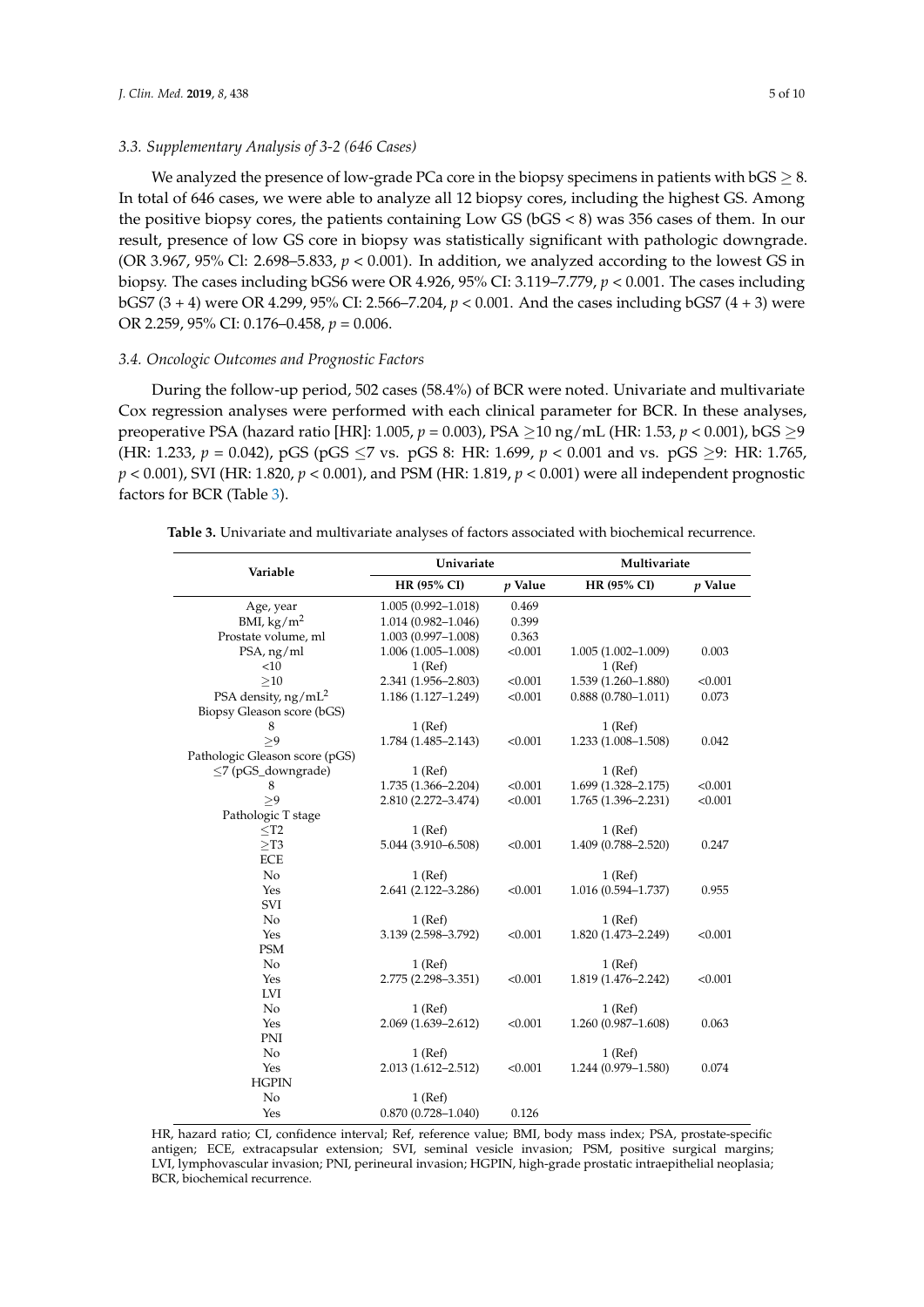Analysis according to bGS and pGS using Kaplan–Meier curves was also conduced. In the pGS Analysis according to bGS and pGS using Kaplan–Meier curves was also conduced. In the pGS downgrade group, the Kaplan–Meier curve showed significantly better BCR-free survival than that downgrade group, the Kaplan–Meier curve showed significantly better BCR-free survival than that in the other group (log-rank test,  $p < 0.001$ ). The 5-year BCR-free survival rates was higher in the pGS downgrade group than that in the other group (50.9% vs. 23.8%). Also, patients with bGS 8, PSA < 10 ng/mL, and  $\leq$  cT3a showed significantly better 5-year BCR-free survival than the other patients (55.1% vs. 23.4%, *p* < 0.001; Figures [1](#page-5-0) and [2\)](#page-5-1). vs. 23.4%, *p* < 0.001; Figures 1 and 2). Analysis according to bGS and pGS using  $\frac{1}{2}$  and  $\frac{1}{2}$  conductives was also conducted. In the pGS down group, the Kaplan–Meier curve showed significantly better showed significantly better BCR-free survival than the process domigrade group, are rapidly trees on  $\frac{1}{2}$  and  $\frac{1}{2}$  and  $\frac{1}{2}$  and  $\frac{1}{2}$  are pGSS.  $\frac{d}{d\theta}$  and other group (tog rain test,  $p \sim 0.001$ ). The original that  $\frac{d}{d\theta}$  such that  $\frac{d}{d\theta}$  and  $\frac{d}{d\theta}$ post complete group man mat in the other group (55.7% rs. 25.00). This patients with 5-3.

<span id="page-5-0"></span>

<span id="page-5-1"></span>Figure 1. Kaplan-Meier curves for biochemical recurrence (BCR)-free survival according to pathologic Gleason score downgrade.



 $F3A \le 10 \text{ kg/HL}$ , and  $\le C13a$ .  $\text{PSA}$  < 10 ng/mL, and  $\leq$  cT3a. **Figure 2.** Kaplan–Meier curves for biochemical recurrence (BCR)-free survival according to bGS 8,

 $\mathcal{L}$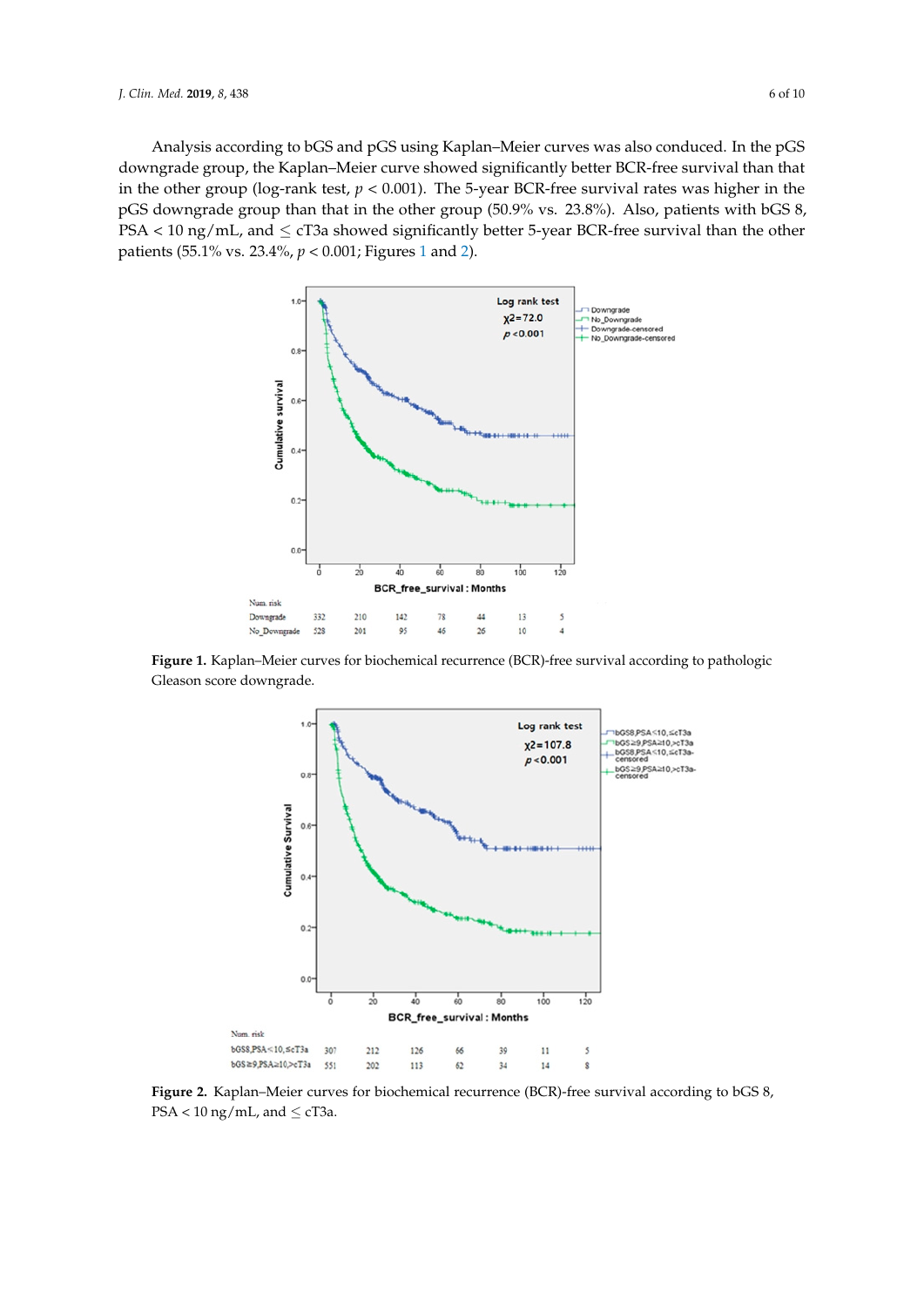The patients were then divided into four groups as follows for further analysis: group 1 comprised The patients were then divided into four groups as follows for further analysis: group 1 comprised<br>patients with bGS 8 and pGS < 7; group 2, patients with bGS  $\geq$  9 and pGS < 7; group 3, patients with bGS  $\geq$  9 and pGS  $\geq$  8; and group 4, patients with bGS  $\geq$  9 and pGS  $\geq$  8. The 5-year BCR-free survival rates for groups 1, 2, 3, and 4 were 52.9%, 40.7%, 27.2%, and 16.9%, respectively. The hazard ratios of rates for groups 1, 2, 3, and 4 were 52.9%, 40.7%, 27.2%, and 16.9%, respectively. The hazard ratios of<br>groups 2, 3, and 4 compared to group 1 were 2.109 (p = 0.146), 38.643 (p < 0.001), and 96.262 (p < 0.001), respectively. The BCR-free survival curves of the four groups are [sh](#page-6-0)own in Figure 3.

<span id="page-6-0"></span>

**Figure 3.** Kaplan–Meier curves for biochemical recurrence (BCR)-free survival according to bGS pGS. and pGS.

# **4. Discussion**

**4. Discussion**  classified as high risk and as a predictor of poor oncologic outcome. Patients with bGS 8 are classified to have high-grade prostate cancer (poorly differentiated prostate cancer). Since the 2005 update in the Gleason grading system [\[8\]](#page-8-7), the correlation between bGS and RP GS has improved [\[19–](#page-9-2)[21\]](#page-9-3). Major changes in the Gleason system have also been made during the 2014 ISUP [\[9\]](#page-8-8), and this further improves the association between bGS and pGS [\[22\]](#page-9-4). However, some cases of discordant bGS and pGS are still reported. Among patients with PCa, those with GS > 8, PSA > 20 ng/mL, or cT3a are considered to be high risk. Although RP is a treatment option in these patients, combined EBRTx and ADT are proposed as the first choice of treatment in the National Comprehensive Cancer Network (NCCN) guideline [\[10\]](#page-8-9). The European Association of Urology (EAU) guideline also recommends RP for selected patients [\[4\]](#page-8-3), and both the EAU and NCCN guidelines recommend RP in select high-risk patients. Therefore, in this study, we investigated the favorable indicators for surgical treatment in patients with high-risk PCa. Therefore, we indicate in this study, we include the favorable indicators for surf Since the introduction of the Gleason Grading System [\[7\]](#page-8-6), bGS 8 or higher has been consistently

pGS downgrade is a well-known favorable prognostic factor, and Donohue et al. [\[14\]](#page-8-13) reported that patients with high bGS who have pGS downgrade have good prognosis. In their study, cT1c and bGS 8 were identified to be predictors of pGS downgrade, which is similar to our results. However, there were differences about the influence of PSA and clinical stage between the study of Donohue et al.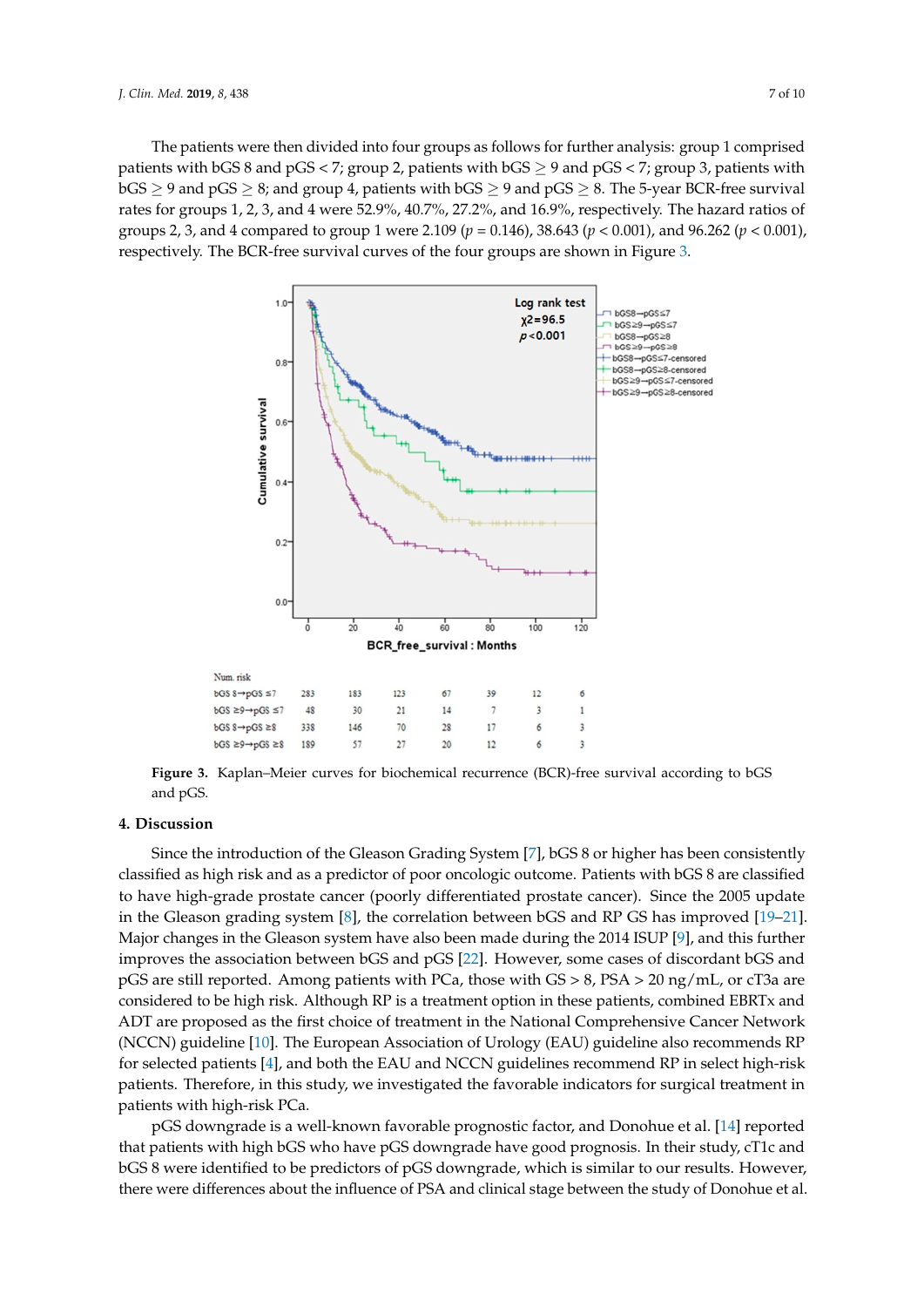and our study. In our study, PSA was set as a criterion for easy patient and used a PSA value of 10 ng/mL as cut-off for low-risk malignancy based on the current standard [\[10\]](#page-8-9). Thus, PSA <10 ng/mL was evaluated as a predictor for downgrade in patients with high-grade PCa on biopsy findings. In addition, recent developments in mpMRI have improved the image evaluation techniques for ECE and SVI [\[23,](#page-9-5)[24\]](#page-9-6). The clinical stage was evaluated using 3T MRI, which enabled us to distinguish between T3a and T3b. Thus, the probability of discordance (i.e., pathologic downgrade) in patients with T3b or higher was minimized. In addition, we found that bGS8, PSA  $<$  10 ng/mL, and  $\leq$  cT3a were significantly correlated with BCR in patients with high bGS. These factors were also predictors of pathologic downgrade. The Kaplan–Meier curves of the patients with pathologic downgrade and those with bGS8, PSA < 10 ng/mL, and  $\leq$  cT3a were similar in this study.

Collectively, these results indicate that patients with high-grade PCa who have PSA < 10 ng/mL, bGS 8, and  $\leq$  cT3a may have favorable oncological outcomes via RP. This information would be valuable in providing an indication for surgical treatment in patients with high-grade PCa. In addition, we believe that bGS remains a crucial factor for determining the appropriate treatment and follow-up strategy for high-grade PCa.

The oncologic outcome has been reported to differ according to bGS among those with similar pGS [\[11](#page-8-10)[,22\]](#page-9-4). In our study, we also found that BCR-free survival decreased as bGS increased among those with similar pGS. This suggests that although pGS downgrades may be observed in patients with high-grade PCa on biopsy, these patients require a more aggressive management after RP than those with low-grade PCa.

Our study has several limitations. First, this was a retrospective review of data from patients treated at a single institution. Thus, our results are subject to selection bias, limiting generalizability. Therefore, multi-center, prospective studies are needed. Second, mpMRI findings have been recently read based on the Prostate Imaging Reporting and Data System (PI-RADS) [\[25,](#page-9-7)[26\]](#page-9-8). However, until 2009 we did not include diffusion-weighted imaging and the apparent-diffusion coefficient in the mpMRI protocol. Therefore, it was difficult to perform a complete PI-RADS scoring. Recently, PI-RADS scoring has been reported to be associated with GS [\[27](#page-9-9)[,28\]](#page-9-10), and this requires further analysis. Third, given the referral nature of our tertiary center, many men underwent biopsy at outside hospitals. While all biopsy slides were re-examined by a single experienced group of urological pathologists at our institute, biopsy data were lacking in some cases, such as the number of positive cores, percentage of cancer per core, and perineural invasion. In our study, the presence of low GS (bGS <8) core in positive biopsy cores and pathologic downgrade were statistically significant. Unfortunately, as mentioned earlier, biopsy data were lacking in some cases. Therefore, it was difficult to analysis the average cancer portion for all biopsy cores. We think that this analysis may be a good study to reduce the discordance of biopsy and final GS. However, as a tertiary center, we were able to accommodate many patients with high-grade PCa. Therefore, a large number of patients were included in this study. In addition, in the era of mpMRI, the index core via mpMRI fusion biopsy could be one factor that could reduce GS discrepancies between biopsy and RP specimen. Unfortunately, this was not included in our current study. Therefore, we believe that further research on this content is necessary.

Despite these limitations, our study is still valuable in that it demonstrates that bGS 8, PSA < 10 ng/mL, and < cT3b were independent predictors of downgrading GS after RP in patients with high-grade PCa. In addition, these factors were determined to be predictors of favorable oncological outcome in these patients. Our findings provide a guide for predicting disease prognosis and subsequent treatment planning in patients with high-grade PCa.

#### **5. Conclusions**

Among patients with high-risk PCa (i.e., those with  $bGS > 8$ ), those with  $bGS 8$ , PSA < 10 ng/mL, and without SVI on mpMRI may have pGS downgrade and favorable oncologic outcomes. These patients have fewer adverse pathologic features and can thus benefit from RP in terms of oncologic prognosis. Therefore, we suggest active treatment such as RP in these patients.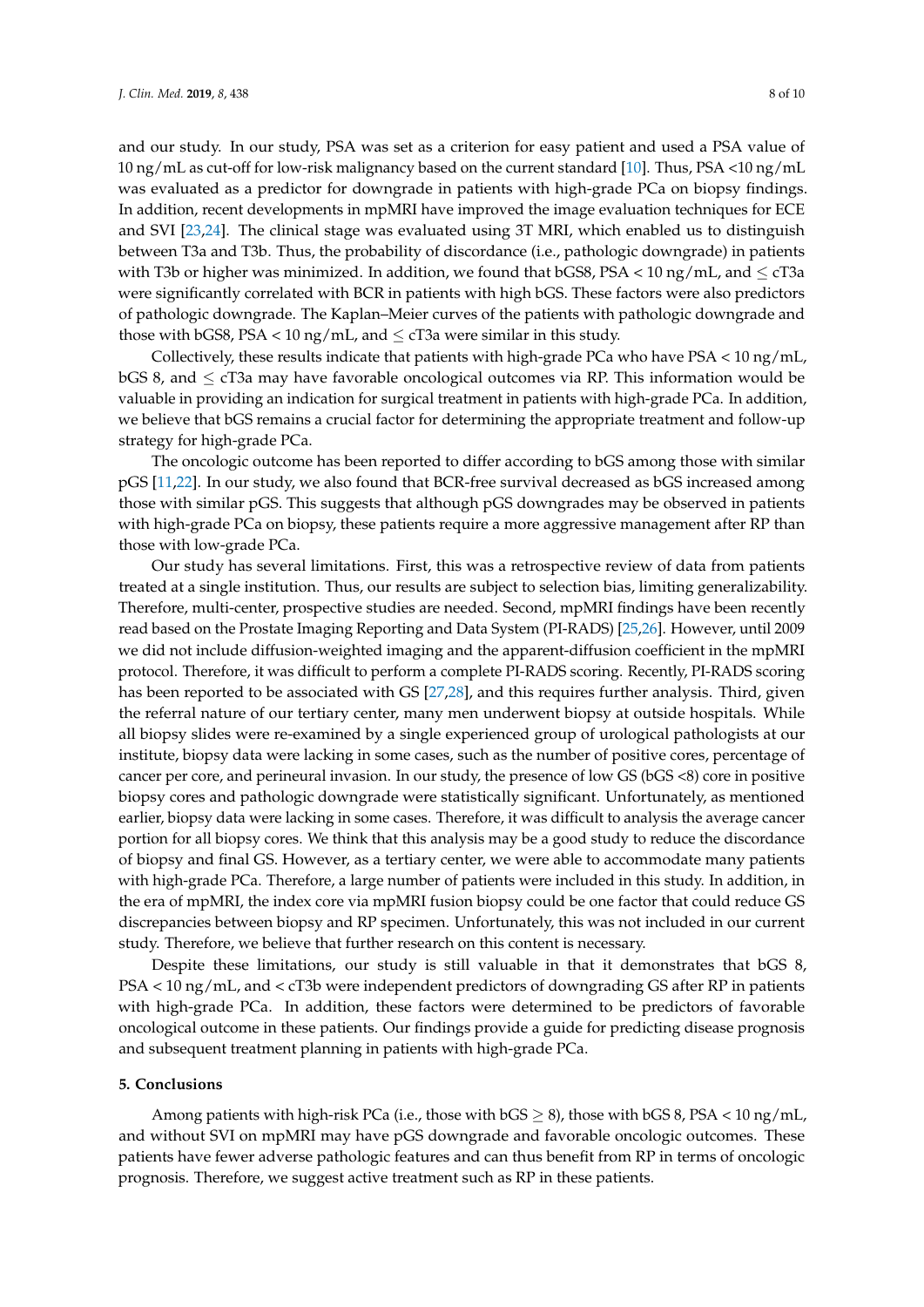**Author Contributions:** Conceptualization, D.Y.C. and Y.D.C.; Data curation, J.S.L., H.J.G., D.H.K., M.S.K. and W.S.J.; Formal analysis, D.Y.C., J.S.L., H.J.G., D.H.K., M.S.K. and W.S.J.; Investigation, D.Y.C. and Y.D.C.; Methodology, D.Y.C.; Visualization, Y.D.C.; Writing: original draft, D.Y.C.; Writing: review & editing, D.Y.C. and Y.D.C.

**Conflicts of Interest:** The authors report no conflicts of interest in relation to this work.

# **References**

- <span id="page-8-0"></span>1. Siegel, R.L.; Miller, K.D.; Jemal, A. Cancer statistics, 2017. *CA Cancer J. Clin.* **2017**, *67*, 7–30. [\[CrossRef\]](http://dx.doi.org/10.3322/caac.21387) [\[PubMed\]](http://www.ncbi.nlm.nih.gov/pubmed/28055103)
- <span id="page-8-1"></span>2. Cooperberg, M.R.; Broering, J.M.; Kantoff, P.W.; Carroll, P.R. Contemporary trends in low risk prostate cancer: Risk assessment and treatment. *J. Urol.* **2007**, *178*, S14–S19. [\[CrossRef\]](http://dx.doi.org/10.1016/j.juro.2007.03.135)
- <span id="page-8-2"></span>3. Cooperberg, M.R.; Lubeck, D.P.; Meng, M.V.; Mehta, S.S.; Carroll, P.R. The changing face of low-risk prostate cancer: Trends in clinical presentation and primary management. *J. Clin. Oncol.* **2004**, *22*, 2141–2149. [\[CrossRef\]](http://dx.doi.org/10.1200/JCO.2004.10.062)
- <span id="page-8-3"></span>4. Heidenreich, A.; Bastian, P.J.; Bellmunt, J.; Bolla, M.; Joniau, S.; van der Kwast, T.; Mason, M.; Matveev, V.; Wiegel, T.; Zattoni, F.; et al. EAU guidelines on prostate cancer. Part 1: Screening, diagnosis, and local treatment with curative intent—Update 2013. *Eur. Urol.* **2014**, *65*, 124–137. [\[CrossRef\]](http://dx.doi.org/10.1016/j.eururo.2013.09.046)
- <span id="page-8-4"></span>5. Partin, A.W.; Kattan, M.W.; Subong, E.N.; Walsh, P.C.; Wojno, K.J.; Oesterling, J.E.; Scardino, P.T.; Pearson, J.D. Combination of prostate-specific antigen, clinical stage, and Gleason score to predict pathological stage of localized prostate cancer. A multi-institutional update. *JAMA* **1997**, *277*, 1445–1451. [\[CrossRef\]](http://dx.doi.org/10.1001/jama.1997.03540420041027) [\[PubMed\]](http://www.ncbi.nlm.nih.gov/pubmed/9145716)
- <span id="page-8-5"></span>6. D'Amico, A.V.; Whittington, R.; Malkowicz, S.B.; Schultz, D.; Blank, K.; Broderick, G.A.; Tomaszewski, J.E.; Renshaw, A.A.; Kaplan, I.; Beard, C.J.; et al. Biochemical outcome after radical prostatectomy, external beam radiation therapy, or interstitial radiation therapy for clinically localized prostate cancer. *JAMA* **1998**, *280*, 969–974. [\[CrossRef\]](http://dx.doi.org/10.1001/jama.280.11.969)
- <span id="page-8-6"></span>7. Gleason, D.F.; Mellinger, G.T. Prediction of prognosis for prostatic adenocarcinoma by combined histological grading and clinical staging. *J. Urol.* **1974**, *111*, 58–64. [\[CrossRef\]](http://dx.doi.org/10.1016/S0022-5347(17)59889-4)
- <span id="page-8-7"></span>8. Epstein, J.I.; Allsbrook, W.C., Jr.; Amin, M.B.; Egevad, L.L.; Committee, I.G. The 2005 international society of urological pathology (ISUP) consensus conference on Gleason grading of prostatic carcinoma. *Am. J. Surg. Pathol.* **2005**, *29*, 1228–1242. [\[CrossRef\]](http://dx.doi.org/10.1097/01.pas.0000173646.99337.b1) [\[PubMed\]](http://www.ncbi.nlm.nih.gov/pubmed/16096414)
- <span id="page-8-8"></span>9. Epstein, J.I.; Egevad, L.; Amin, M.B.; Delahunt, B.; Srigley, J.R.; Humphrey, P.A.; Grading, C. The 2014 international society of urological pathology (ISUP) consensus conference on Gleason grading of prostatic carcinoma: Definition of grading patterns and proposal for a new grading system. *Am. J. Surg. Pathol.* **2016**, *40*, 244–252. [\[CrossRef\]](http://dx.doi.org/10.1097/PAS.0000000000000530) [\[PubMed\]](http://www.ncbi.nlm.nih.gov/pubmed/26492179)
- <span id="page-8-9"></span>10. Carroll, P.R.; Parsons, J.K.; Andriole, G.; Bahnson, R.R.; Castle, E.P.; Catalona, W.J.; Dahl, D.M.; Davis, J.W.; Epstein, J.I.; Etzioni, R.B.; et al. NCCN guidelines insights: Prostate cancer early detection, version 2.2016. *J. Natl. Compr. Cancer Netw.* **2016**, *14*, 509–519. [\[CrossRef\]](http://dx.doi.org/10.6004/jnccn.2016.0060)
- <span id="page-8-10"></span>11. Muntener, M.; Epstein, J.I.; Hernandez, D.J.; Gonzalgo, M.L.; Mangold, L.; Humphreys, E.; Walsh, P.C.; Partin, A.W.; Nielsen, M.E. Prognostic significance of gleason score discrepancies between needle biopsy and radical prostatectomy. *Eur. Urol.* **2008**, *53*, 767–776. [\[CrossRef\]](http://dx.doi.org/10.1016/j.eururo.2007.11.016)
- <span id="page-8-11"></span>12. Rajinikanth, A.; Manoharan, M.; Soloway, C.T.; Civantos, F.J.; Soloway, M.S. Trends in Gleason score: Concordance between biopsy and prostatectomy over 15 years. *Urology* **2008**, *72*, 177–182. [\[CrossRef\]](http://dx.doi.org/10.1016/j.urology.2007.10.022)
- <span id="page-8-12"></span>13. Djavan, B.; Kadesky, K.; Klopukh, B.; Marberger, M.; Roehrborn, C.G. Gleason scores from prostate biopsies obtained with 18-gauge biopsy needles poorly predict gleason scores of radical prostatectomy specimens. *Eur. Urol.* **1998**, *33*, 261–270. [\[CrossRef\]](http://dx.doi.org/10.1159/000019578) [\[PubMed\]](http://www.ncbi.nlm.nih.gov/pubmed/9555550)
- <span id="page-8-13"></span>14. Donohue, J.F.; Bianco, F.J.; Kuroiwa, K.; Vickers, A.J.; Wheeler, T.M.; Scardino, P.T.; Reuter, V.A.; Eastham, J.A. Poorly differentiated prostate cancer treated with radical prostatectomy: Long-term outcome and incidence of pathological downgrading. *J. Urol.* **2006**, *176*, 991–995. [\[CrossRef\]](http://dx.doi.org/10.1016/j.juro.2006.04.048)
- <span id="page-8-14"></span>15. Gansler, T.; Fedewa, S.; Qi, R.; Lin, C.C.; Jemal, A.; Moul, J.W. Most gleason 8 biopsies are downgraded at prostatectomy—Does 4 + 4 = 7? *J. Urol.* **2018**, *199*, 706–712. [\[CrossRef\]](http://dx.doi.org/10.1016/j.juro.2017.10.014) [\[PubMed\]](http://www.ncbi.nlm.nih.gov/pubmed/29032296)
- <span id="page-8-15"></span>16. Chung, D.Y.; Koh, D.H.; Goh, H.J.; Kim, M.S.; Lee, J.S.; Jang, W.S.; Choi, Y.D. Clinical significance and predictors of oncologic outcome after radical prostatectomy for invisible prostate cancer on multiparametric MRI. *BMC Cancer* **2018**, *18*, 1057. [\[CrossRef\]](http://dx.doi.org/10.1186/s12885-018-4955-8)